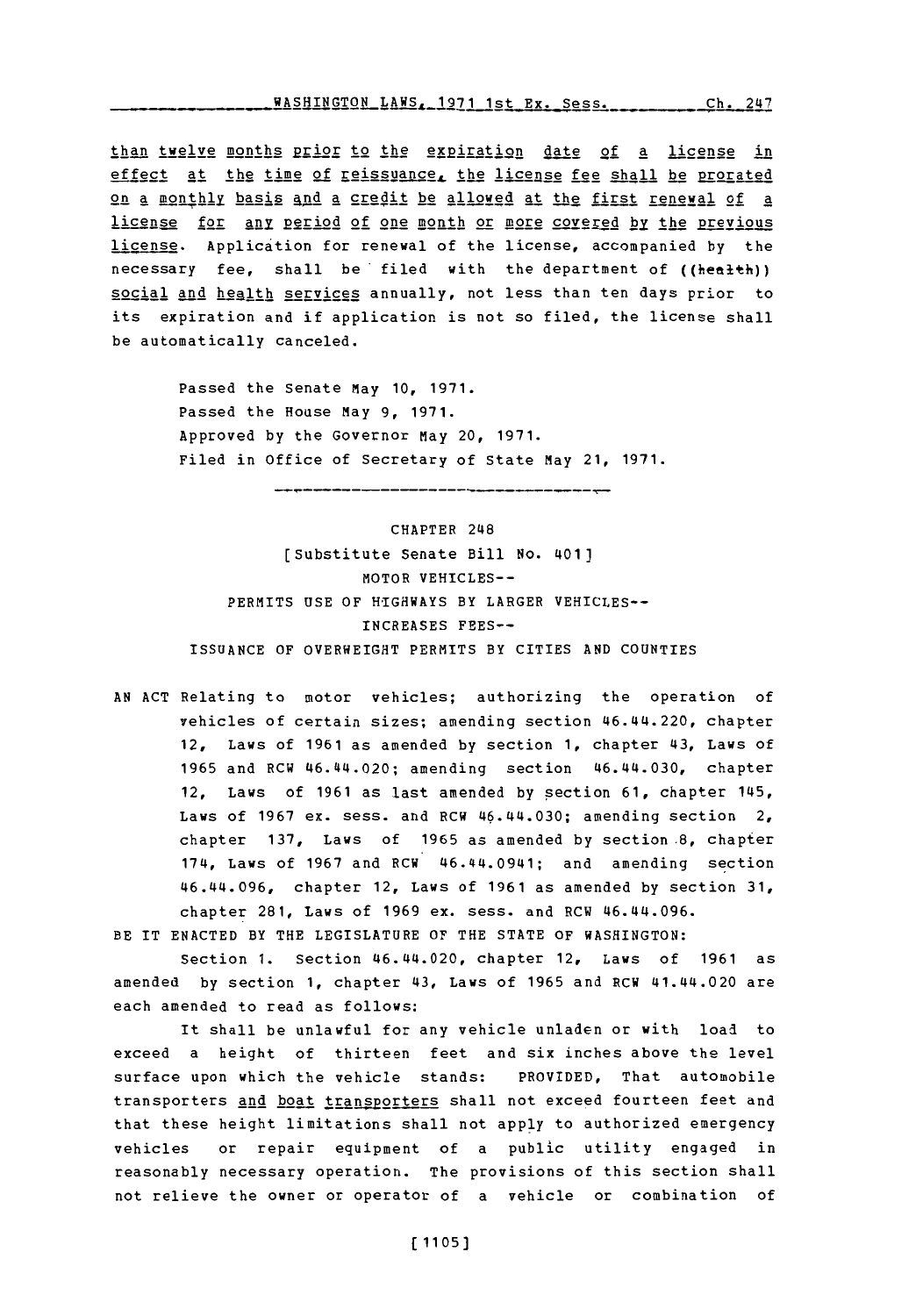Ch. 248 - - - - - - - - XASHINGTON LAWS. 1971 1st Ex. Sess.

vehicles from the exercise of due care in determining that sufficient vertical clearance is provided upon the public highways where such vehicle or combination of vehicles is being operated; and no liability shall attach to the state or to any county, city, town or other political subdivision **by** reason of any damage or injury to persons or property **by** reason of the existence of any structure over or across any public highway where the vertical clearance above the roadway is thirteen feet six inches or more; or, where such vertical clearance is less than thirteen feet six inches, if impaired clearance signs of a design approved **by** the Washington state highway commission are erected and maintained on the right side of any such public highway: In cities and towns at a distance of not less than two hundred feet and not more than three hundred feet; and in rural areas at a distance of not less than three hundred fifty feet and not more than five hundred feet, from each side of such structure. **if** any structure over or across any public highway is not owned **by** the state or **by** a county, city, town or other political subdivision, it shall be the duty of the owner thereof when billed therefor to reimburse the Washington state highway commission or the county, city, town or other political subdivision having jurisdiction over such highway for the actual cost of erecting and maintaining such impaired clearance signs, but no liability shall attach to such owner **by** reason of any damage or injury to persons or property caused **by** impaired vertical clearance above the roadway.

Sec. 2. Section 46.4t4.030, chapter 12, Laws of **1961** as last amended **by** section **61,** chapter 14\$5, Laws of **1967** ex. sess. and RCW 46.44t.030 are each amended to read as follows:

It is unlawful for any person to operate upon the public highways of this state any vehicle having an overall length, with or without load, in excess of thirty-five feet, except that an auto stage shall not exceed an overall length, inclusive of front and rear bumpers, of forty feet, but the operation of any such auto stage upon the public highways shall be limited as determined **by** the state highway commission.

It is unlawful for any person to operate on the highways of this state any combination of vehicles which contains a vehicle of which the permanent structure is in excess of forty- $fix$ e feet.

It is unlawful for any person to operate upon the public highways of this state any combination consisting of a nonstinger steered tractor and semitrailer which has an overall length in excess of sixty-five feet ((without lead or in excess of sixty-five feet with **lead)).**

It is unlawful for any person to operate on the highways of this state any combination consisting of a truck and trailer, or any lawful combination of three vehicles, with an overall length, with or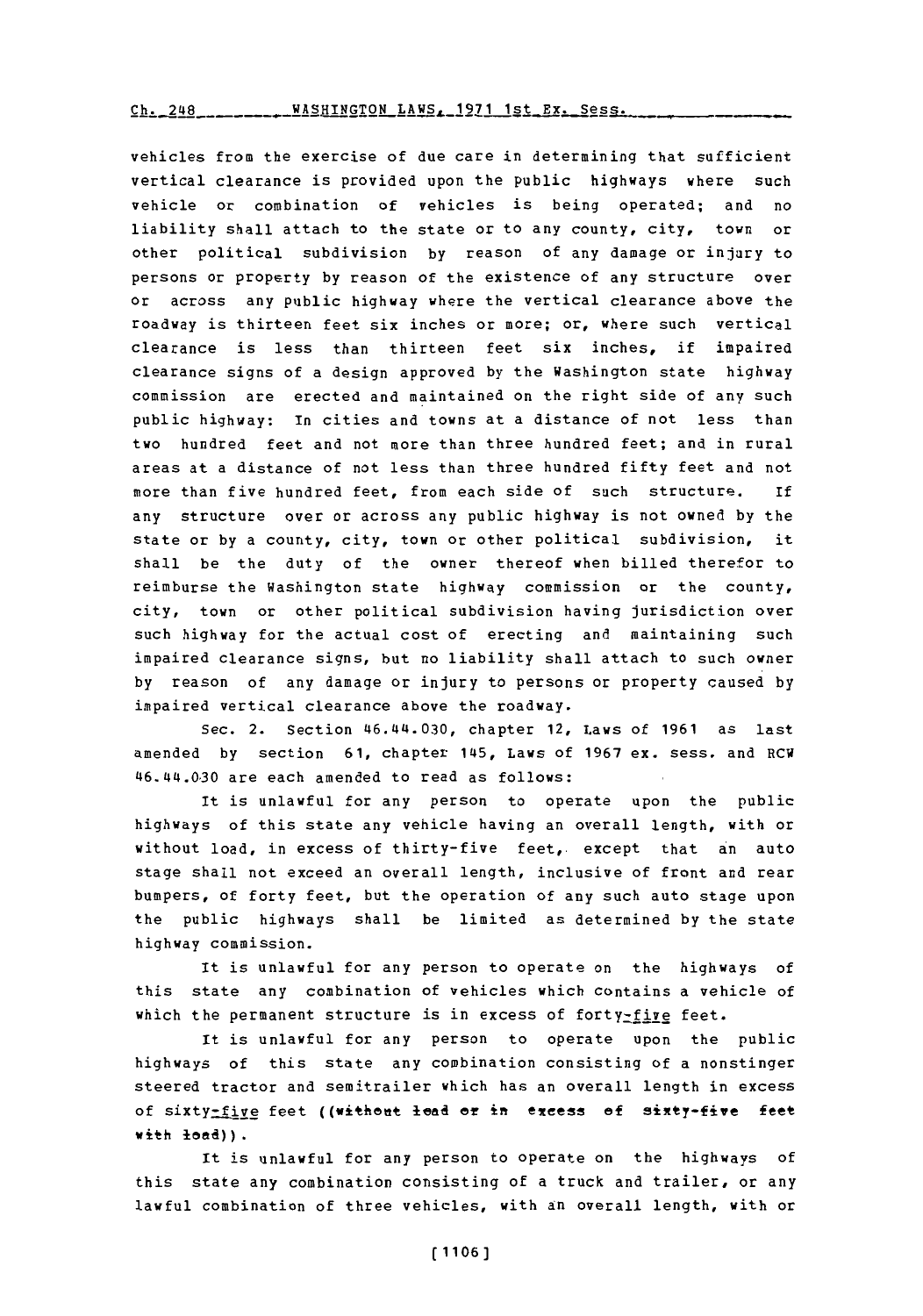without load, in excess of sixty-five feet, or a combination consisting of a tractor and a stinger steered semitrailer which has an overall length in excess of sixty-five feet without load or in excess of seventy feet with load.

"Stinger steered" as used in this section shall mean a tractor and semitrailer combination which has the coupling connecting the semitrailer to the tractor located to the rear of the center line of the rear axle of the tractor.

These length limitations shall not apply to vehicles transporting poles, pipe, machinery or other objects of a structural nature which cannot be dismembered and operated **by** a public utility when required for emergency repair of public service facilities or properties but in respect to night transportation every such vehicle and load thereon shall be equipped with a sufficient number of clearance lamps on both sides and marker lamps upon the extreme ends of any projecting load to clearly mark the dimensions of such load.

Sec. **3.** Section 2, chapter **137,** Laws of **1965** as amended **by** section **8,** chapter 174, Laws of **1967** and RCW 46.L44.0941 are each amehded to read as follows:

The following fees, in addition to the regular license and tonnage fees, shall be paid for all movements under special permit made upon state primary or secondary highways. **All** funds collected shall be forwarded to the state treasury and shall be deposited in the motor vehicle fund:

**All** overlegal loads, except overweight, single trip.............................\$((3+00))5.00 Continuous operation of overlegal loads having either overwidth or overheight features only for a period not to exceed thirty **days........................................** \$20.00 Continuous operations of overlegal loads having overlength only for a period not to exceed thirty **days................................ \$10.00** ((Operation of combination of vehicles compoed **of** more than~ two vehieles Simlie **~f~T~TT1T??~?TT1TtTT77?** \$3 79e)) Continuous operation of a vehicle having a maximum height not to exceed fourteen feet for **A** peliod of one **....................----------- \$150.00** Continuous operation of a combination of vehicles not to exceed seventy-three feet overall length for a period of on e **ear....................................... \$60.00** overweight Fee Schedule Fee per mile on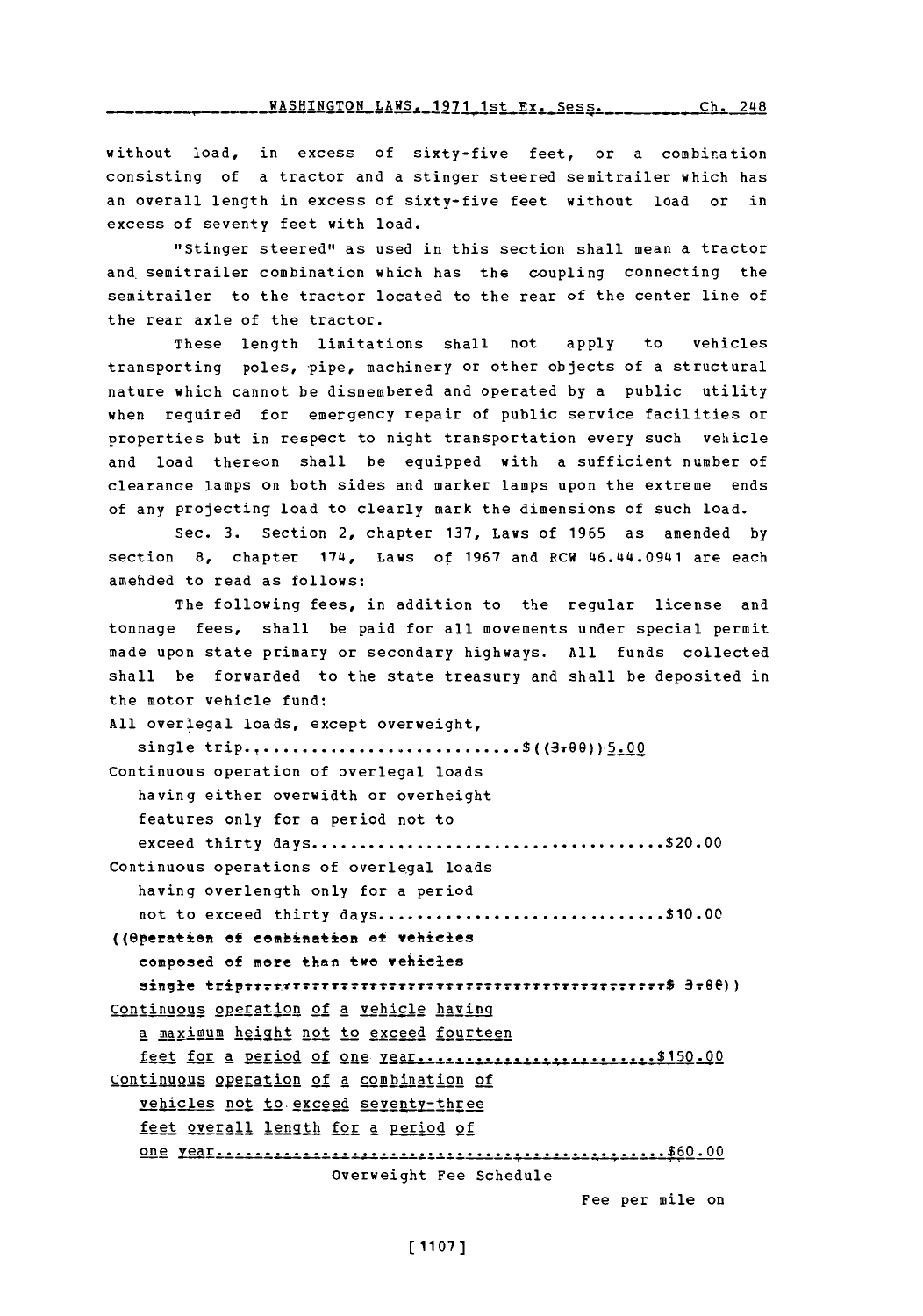$Ch. 248$ <br>**WASHINGTON LAWS. 1971 1st Ex. Sess.** 

state highways

Weight over total registered gross weight plus additional gross weight purchased under provisions of RCW 46.44.095, 46. 44.047, 46.44.037 as n ow or hereafter amended, or any other statute authorizing the state highway commission to issue annual overweight permits. **1- 5,999** pounds **.. . . . . . . . . . . . . . .. \$ .05 6,000-11,999** pounds **.. . . . . . . . . . . . . . .. \$ .10 12,000-17,999** pounds **.. . . . . . . . . . . . . . . .. \$ .15 18,000-23,999** pounds **.. . . . . . . . . . . . . . . .. \$ .25** 24,000-29,999 pounds **.. . . . . . . . . . . . . . . .. \$ .35 30, 000,35,999** pounds **.. . . . . . . . . . . . . . . .. \$** .45 **36,000-41,999** pounds **.. . . . . . . . . . . . . . . .. \$ .60** 42,000-47,1999 pounds **.. . . . . . . . . . . . . . . .. \$ .75 48,000-53,999** pounds **.. . . . . . . . . . . . . . . . \$ .90 54,000-59,999** pounds **. . . . . . . . . . . . . . . .. \$1.05 60, 000-65,999** pounds **.. . . . . . . . . . . . . . . ..** \$1.20 **66,000-71,999** pounds **.. . . . . . . . . . . . . . . ..** \$1.45 **72,000-77,999** pounds **. . . . . . . . . . . . . . . .. \$1.70 80,000** pounds or **more....................................** \$2.00 PROVIDED: **(1)** the minimum fee for any overweight permit shall be **\$5.00,** (2) when computing overweight fees which result in an amount less than even dollars the fee shall be carried to the next full dollar if fifty cents or over and shall be reduced to the next full dollar if forty-nine cents or under.

This section shall become effective July **1, 1967.**

Sec. 4. Section 46.44.096, chapter 12, Laws of **1961** as amended **by** section **31,** chapter **281,** Laws of **1969** ex. sess. and RCH 46.44.096 are each amended to read as follows:

In determining fees according to RCW 46.44.094, mileage on state primary and secondary highways shall be determined from the planning survey records of the department of highways and the gross weight of the vehicle or vehicles, including load, shall be declared **by** the applicant. overweight on which fees shall be paid will be gross loadings in excess of loadings authorized **by** law or axle loadings in excess of loadings authorized **by** law, whichever is the greater. Loads which are overweight and oversize shall be charged the fee for the overweight permit without additional fees being assessed for the oversize features.

Fees established in RCW 46.44.094 shall be paid to the political body issuing the permit if the entire movement is to be confined to roads, streets or highways for which that political body is responsible; when a movement involves a combination of state highways, county roads and/or city streets the fee shall be paid to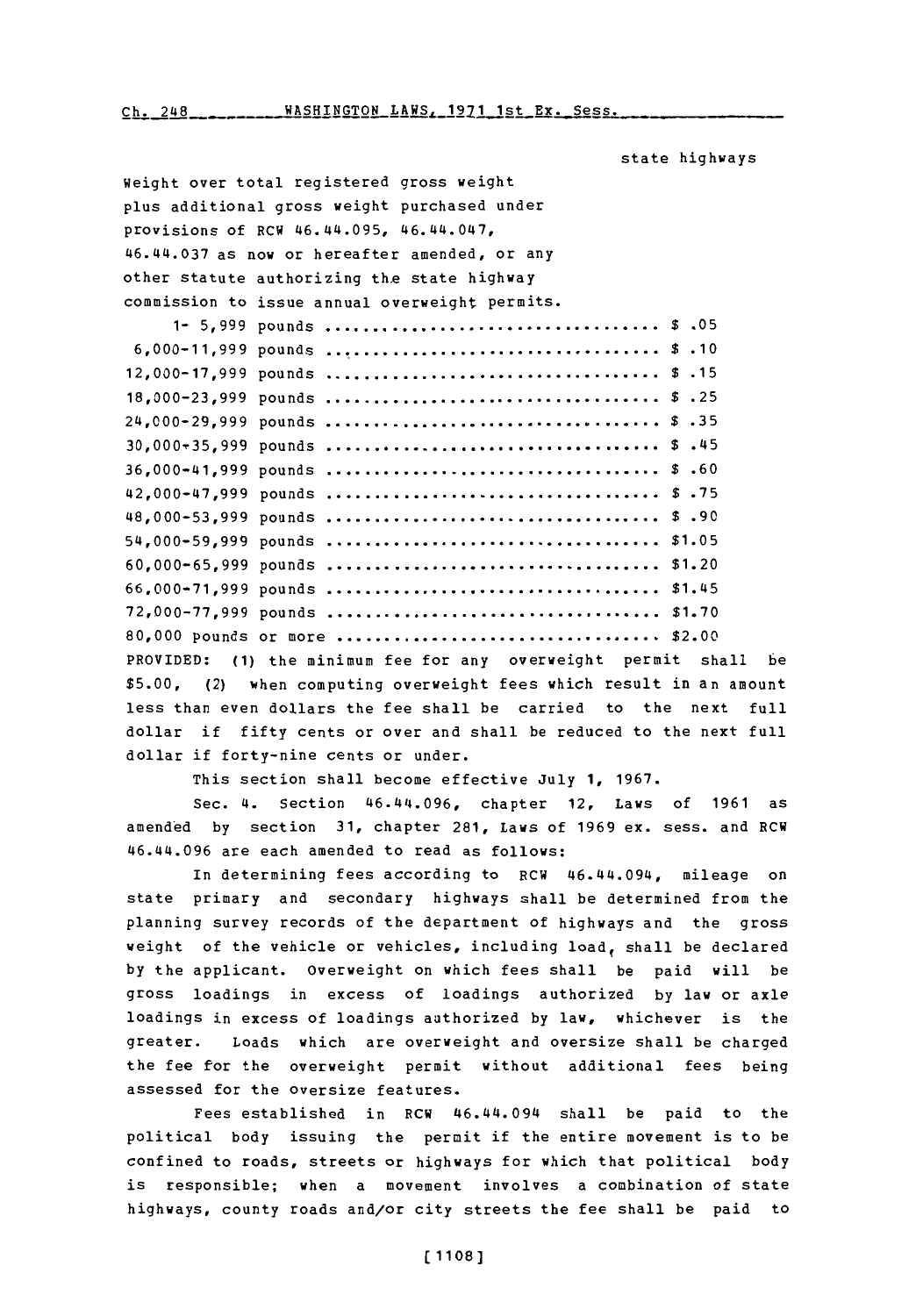## WASHINGTON LAWS, **1971** 1st Ex. Sess. $Ch. 248$

the state highway commission. When a movement is confined within the city limits of a city or town upon city streets, including routes of state highways on city streets, all fees shall be paid to the city or town involved. **A** permit will not be required from city or town authorities for a move involving a combination of city or town streets and state highways when the move through a city or town is being confined to the route of the state highway. When a move involves a combination of county-roads and city streets the fee shall be paid to the county authorities, but the fee shall not be collected nor the county permit issued until valid permits are presented showing the city or town authorities approve of the move in question. When the movement involves only county roads the fees collected shall be paid to the county involved. Fees established ((in **Rev 46?M'17@9S))** shall be paidto 'the political~body issuing the permit if the entire use of the vehicle during the period covered **by** the permit shall be confined to the roads, streets, or highways for which that political body is responsible ( $\uparrow$  when the use of the vehicle during the permit period will ordinarily be confined to city streets; including state highways within city limits<sub>7</sub> and the use of county roads and state highways outside of the city limits will be unusual and infrequent, the fee will be paid to and permit issued by the city; when the use of the vehisle during the permit period will ordinarily be confined to county roads and the use **of** city streets or state highways will be unusual and infrequent, the fee will be paid to and the permit issued by the county; when the use of the vehicle during the permit period will ordinarily be an state highways and will include some use of city streets, and county roads<sub>7</sub> the fee will be paid to **and** the permit issued *by* the **state-.**

**Ech** political **body** will hoter the permits **of** the ether poitical bodies when issued **and** used in accordance with the prceeding paragraph?))

If, pursuant to RCW 46.44.090, cities or counties issue additional tonnage permits similar to those provided for issuance by the state highway commission in RCW 46.44.095, the state highway commission shall authorize the use of such additional tonnage permits on state highways subject to the following conditions:

**")j Thg** 2owpe **of** :the vehicle covered **bpy** such perrnit shall establish to the satisfaction of the state highway department that the primary use of the vehicle is on the streets or roads of the city or county issuing the additional tonnage permit.

12) That the fees paid for such additional tonnage are not less than those established in RCW 46.44.095.

131 That the city or county issuing such permit shall allow the use of permits issued by the state pursuant to RCW 46.44.095 on the streets or roads under its jurisdiction.